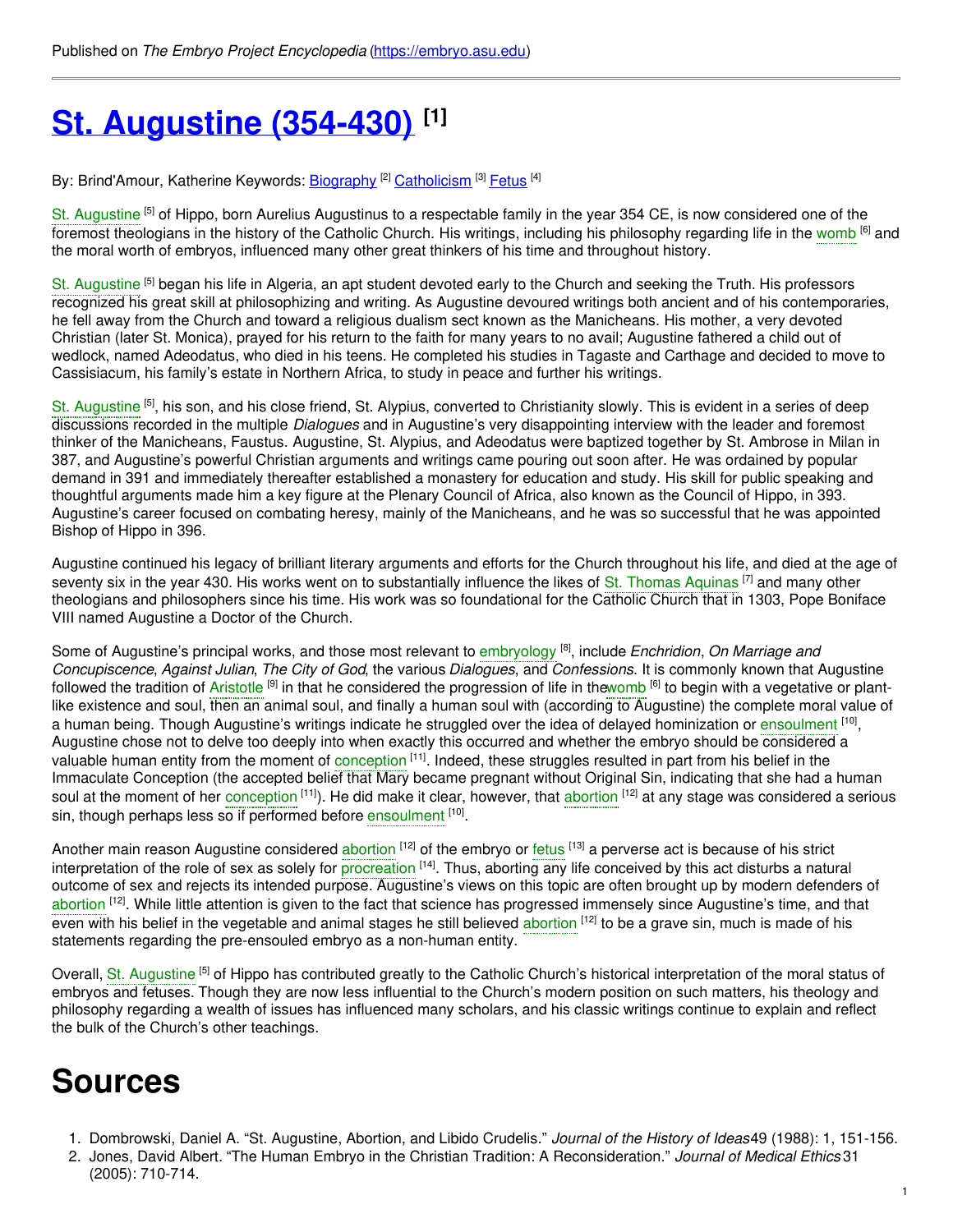- 3. Portalié, Eugène. Trans. Dave Ofstead. "Life of St. [Augustine](https://embryo.asu.edu/search?text=St.%20Augustine) [5] of Hippo." *The Catholic Encyclopedia*, Volume II. New York: Robert Appleton Company, 1907. <http://www.newadvent.org/cathen/02084a.htm> [15] (Accessed 16 May 2007).
- 4. Mendelson, Michael. "Saint Augustine." *The Stanford Encyclopedia of Philosophy*, Winter 2000 Edition, ed. Edward N. Zalta. <u><http://plato.stanford.edu/archives/win2000/entries/augustine/> [16]</u> (Accessed 28 September 2007).

St. Augustine of Hippo, born Aurelius Augustinus to a respectable family in the year 354 CE, is now considered one of the foremost theologians in the history of the Catholic Church. His writings, including his philosophy regarding life in the womb and the moral worth of embryos, influenced many other great thinkers of his time and throughout history.

### **Subject**

[Augustine,](https://embryo.asu.edu/library-congress-subject-headings/augustine-saint-bishop-hippo) Saint, Bishop of Hippo<sup>[17]</sup>

#### **Topic**

[People](https://embryo.asu.edu/topics/people) <sup>[18]</sup> [Religion](https://embryo.asu.edu/topics/religion) <sup>[19]</sup>

#### **Publisher**

Arizona State University. School of Life Sciences. Center for Biology and Society. Embryo Project Encyclopedia.

#### **Rights**

© Arizona Board of Regents Licensed as Creative Commons Attribution-NonCommercial-Share Alike 3.0 Unported (CC BY-NC-SA 3.0) http://creativecommons.org/licenses/by-nc-sa/3.0/

#### **Format**

[Articles](https://embryo.asu.edu/formats/articles)  $^{\left[ 20\right] }$ 

**Last Modified** Wednesday, July 4, 2018 - 04:40

**DC Date Accessioned** Thursday, May 10, 2012 - 13:10

**DC Date Available** Thursday, May 10, 2012 - 13:10

**DC Date Created**

2007-11-01

#### **DC Date Created Standard**

Thursday, November 1, 2007 - 07:00

[Contact](https://embryo.asu.edu/contact) Us

© 2021 Arizona Board of Regents

The Embryo Project at Arizona State University, 1711 South Rural Road, Tempe Arizona 85287, United States

#### **Links**

- [1] https://embryo.asu.edu/pages/st-augustine-354-430
- [2] https://embryo.asu.edu/keywords/biography
- [3] https://embryo.asu.edu/keywords/catholicism
- [4] https://embryo.asu.edu/keywords/fetus
- [5] https://embryo.asu.edu/search?text=St.%20Augustine
- [6] https://embryo.asu.edu/search?text=womb
- [7] https://embryo.asu.edu/search?text=St.%20Thomas%20Aquinas
- [8] https://embryo.asu.edu/search?text=embryology
- [9] https://embryo.asu.edu/search?text=Aristotle
- [10] https://embryo.asu.edu/search?text=ensoulment
- [11] https://embryo.asu.edu/search?text=conception
- [12] https://embryo.asu.edu/search?text=abortion
- [13] https://embryo.asu.edu/search?text=fetus

**Source URL:** https://embryo.asu.edu/pages/st-augustine-354-430